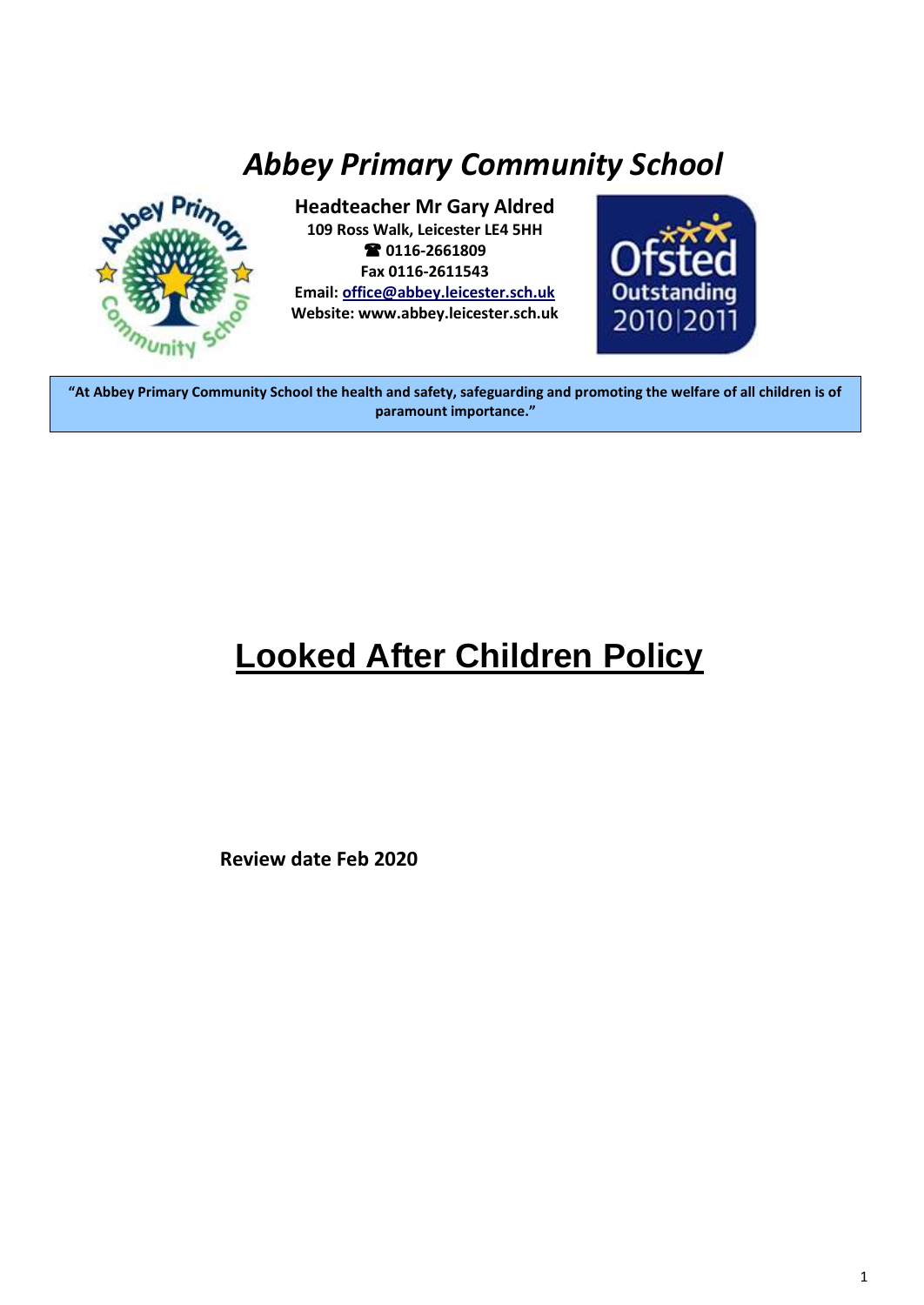# **Definition**

'Looked After' is a term that refers to children for whom the Local Authority is sharing parental responsibility. This can happen either with parental agreement or when a Court makes a Care Order. The child may be living with foster carers, in a residential unit, with family members or sometimes with their parents. These children are therefore subject to corporate parenting.

This policy includes requirements set out in "Statutory guidance on the duty on local authorities to promote the educational achievement of children under section 52 of the Children Act 2004" and associated guidance on the education of Looked After Children.

# **Safeguarding governor and Principal of Willowbrook Primary School : Marie Collins**

# **Designated Lead: Bharti Jansari**

Abbey Primary School recognises that all pupils are entitled to a balanced, broad-based curriculum and aims to promote the educational achievement and welfare of pupils in public care. The school and the governing body endorses the Leicester City Council policy and welcomes LAC who may be looked after by our local authority or those who may be in the care of another authority but living in Leicester City.

Abbey Primary School's approach to encouraging and supporting the educational achievement of Looked After Children is based on the following principles:

- Ensuring an appropriately trained Designated Teacher is appointed, who will be responsible for all Looked After children.
- All Looked After Children will have a Personal Education Plan (PEP) drawn up between the school, the child, and the child's social worker, which will identify the child's individual needs and the support they require
- Having high expectations for the child and ensuring equal access to a balanced and broadly based education.
- Recording, monitoring, and improving the academic achievement of the child in addition to their health and wellbeing.
- Achieving stability and continuity
- Prioritising reduction in exclusions and promoting attendance.
- Promoting inclusion through challenging and changing attitudes.
- Recording, monitoring, and improving the academic achievement of the child in addition to their health and wellbeing.
- Achieving stability and continuity
- Prioritising reduction in exclusions and promoting attendance.
- Promoting inclusion through challenging and changing attitudes.
- Promoting good communication between all those involved in the child's life and listening to the child.
- Maintaining and respecting the child's confidentiality wherever possible.
- Ensuring staff awareness of, and sensitivity to, the difficulties and educational disadvantages of Looked After Children.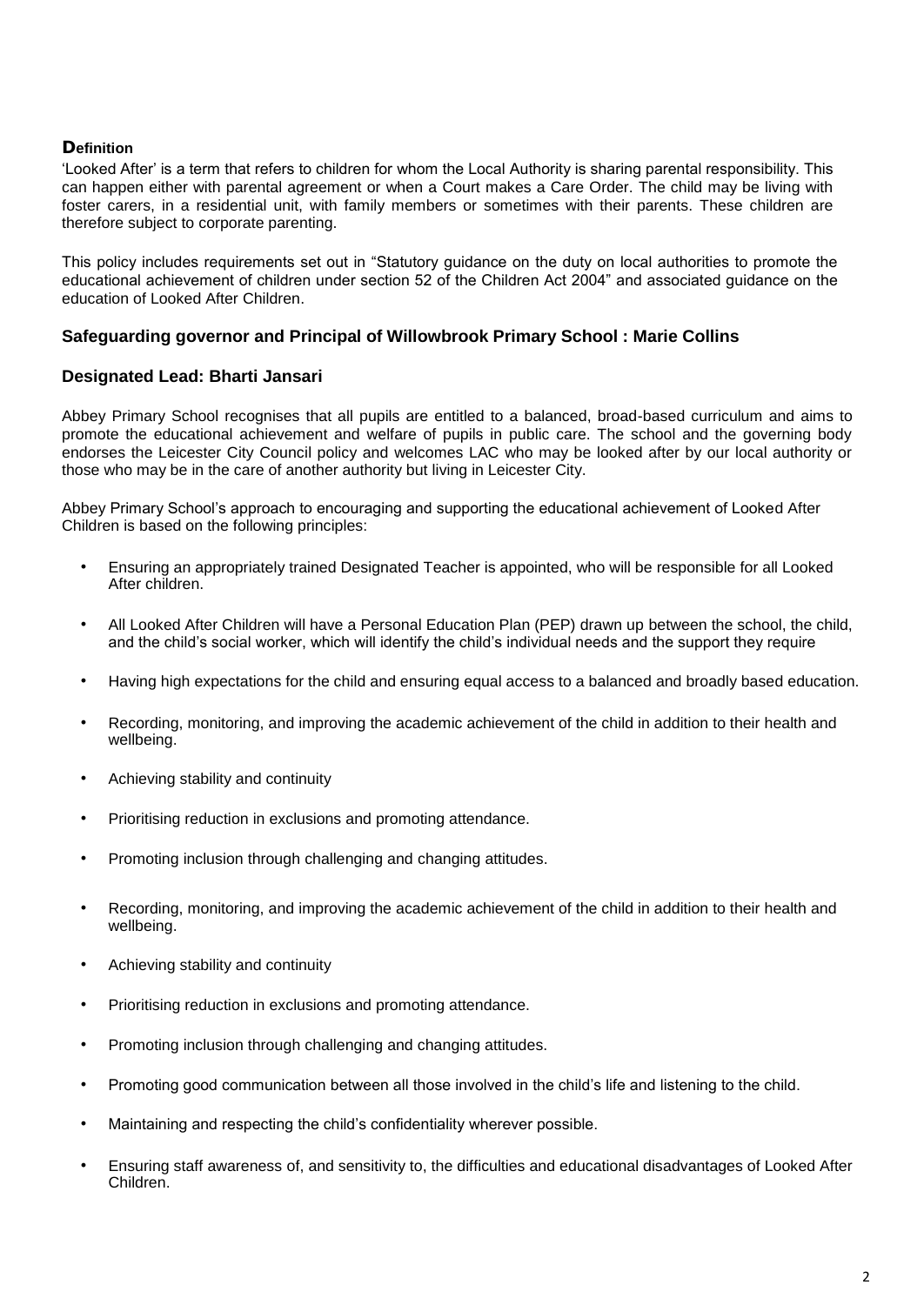# **Rationale**

Many children and young people who are in care have suffered abuse or neglect. Despite having as broad a range of abilities as their peers, Looked After Children are particularly vulnerable to underachievement. Nationally, Looked After Children (LAC) significantly underachieve and are at greater risk of exclusion compared with their peers. Their academic and social progress is likely to be affected by their experiences, and compounded by instability in their personal circumstances. 75% of Looked After children leave education with no formal qualifications. Only 12% go on to further education compared with 68% of the general population. Helping LAC succeed and providing a better future for them is a key priority in our school.

Abbey Primary School recognises that Looked After Children can experience specific and significant disadvantage within a school setting, and is committed to ensuring that they reach their potential in all areas. We are aware that Looked After Children may have specific difficulties in transport and attendance, doing homework, getting parental consent for activities, obtaining funding for extra activities, obtaining correct uniform and equipment, as well as stigma about their circumstances. Abbey Primary School recognises that Looked After Children may have very specific needs and may be coping with trauma, abuse or rejection, and are likely to experience personal distress and uncertainty.

Abbey Primary School believes that the educational experience of all children should be positive and powerful and aims to provide a learning environment in which every Looked After Child can be successful. We believe that this school has a major part to play in ensuring that LAC are able to be healthy, stay safe, enjoy, achieve, make a positive contribution to society and achieve economic wellbeing.

#### **Responsibility of the Head teacher**

- Identify a Designated Teacher for Looked After Children, whose role is set out below.
- It is essential that another appropriate person is identified quickly should the Designated Teacher leave the school or take sick leave.
- Ensure that procedures are in place to monitor the admission, progress, attendance and any exclusion of Looked After Children and take action where progress, conduct or attendance is below expectations.
- Report on the progress, attendance and conduct of Looked After Children to all parties involved.
- Ensure that staff in school receive relevant training and are aware of their responsibilities under this policy and related guidance.

#### **Responsibility of the Governing Body**

- Ensure that all Governors are fully aware of the legal requirements and guidance on the education of Looked After Children:
- The Education (Admission of Looked After Children England) Regulations 2006. Relevant DfE guidance to Governing Bodies (Supporting Looked After Learners: A Practical Guide for School Governors).
- Ensure that the school has an overview of the needs and progress of Looked After Children.
- Allocate resources to meet the needs of Looked After Children.
- Ensure the school's other policies and procedures support their needs.
- Ensure that the school has a Designated Teacher, and that the Designated Teacher is enabled to carry out his or her responsibilities as below.
- Support the Head teacher, the Designated Teacher and other staff in ensuring that the needs of Looked After Children are recognised and met.

Receive a termly report setting out:

1. The number of looked-after pupils on the school's roll (if any).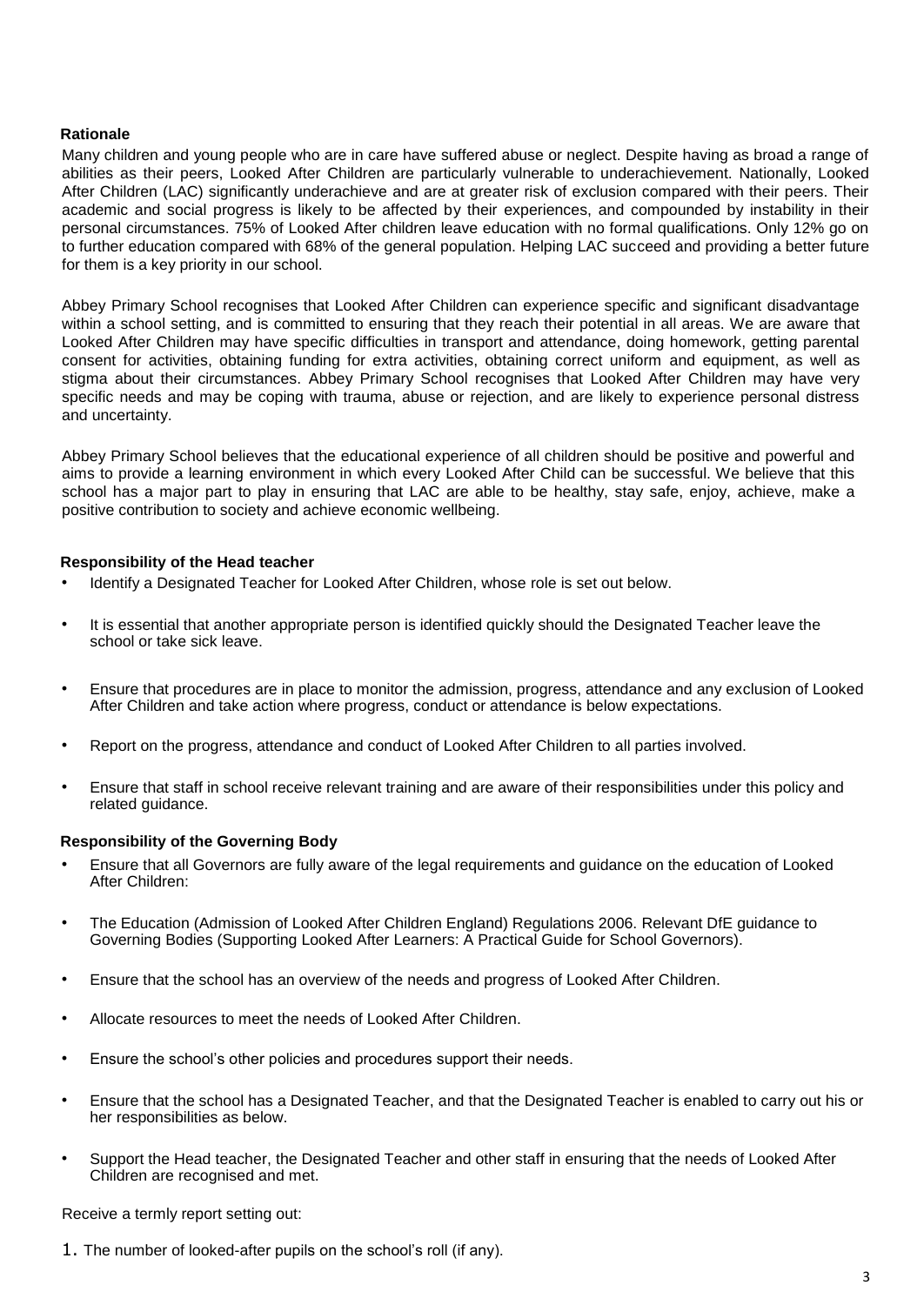- 2. Their attendance, as a discrete group, compared to other pupils.
- 3. Their Teacher Assessment, as a discrete group, compared to other pupils.
- 4. The number of fixed term and permanent exclusions (if any).
- 5. The destinations of pupils who leave the school.
- 6. The information for this report should be collected and reported in ways that preserve the anonymity and respect the confidentiality of the pupils concerned.

#### **The role of the Designated Teacher**

- Ensure a welcome and smooth induction for the child and their carer, using the Personal Education Plan to plan for that transition in consultation with the child's social worker and arrangements are put in place to ensure their needs identified and met.
- This may include providing basic equipment and resources if necessary and providing appropriate support in meeting uniform requirements if needed.
- Ensure that a Personal Education Plan is completed with the child, the social worker, the foster carer and any other relevant people, at least two weeks before the Care Plan reviews.
- Maintaining an up-to-date record of the Looked After Children in school, including those in the care of other authorities and ensuring all necessary information is passed to other staff as required
- Ensure that each Looked After Child has an identified member of staff that they can talk to. This need not be the Designated Teacher, but should be based on the child's own wishes.
- Track academic progress and target support appropriately
- Co-ordinate any support for the Looked After Children that is necessary within school liaising with teaching and non-teaching staff in school, including the person responsible for Child Protection as well as pastoral and subject staff to ensure they are aware of the difficulties and educational disadvantage LACs may face.
- Establish and maintain regular contact with home, statutory and voluntary agencies.
- Ensure confidentiality for individual pupils, sharing personal information on a need to know basis.
- Promote inclusion in all areas of school life and encourage Looked After Children to join in extracurricular activities and out of school learning.
- Act as an advisor to staff and Governors, raising their awareness of the needs of Looked After Children.
- Set up meetings with relevant parties where the pupil is experiencing difficulties in school or is at risk of exclusion.
- Ensure the rapid transfer of information between individuals, agencies and if the pupil changes school to a new school.
- Be pro-active in supporting transition and planning when moving to a new phase in education.
- Be aware that 60% of Looked After Children say they are bullied, so will actively monitor and prevent bullying in school by raising awareness through the school's anti-bullying policy.
- Ensure that attendance is monitored.
- Attending training as required to keep fully informed of latest developments and policies regarding Looked After Children.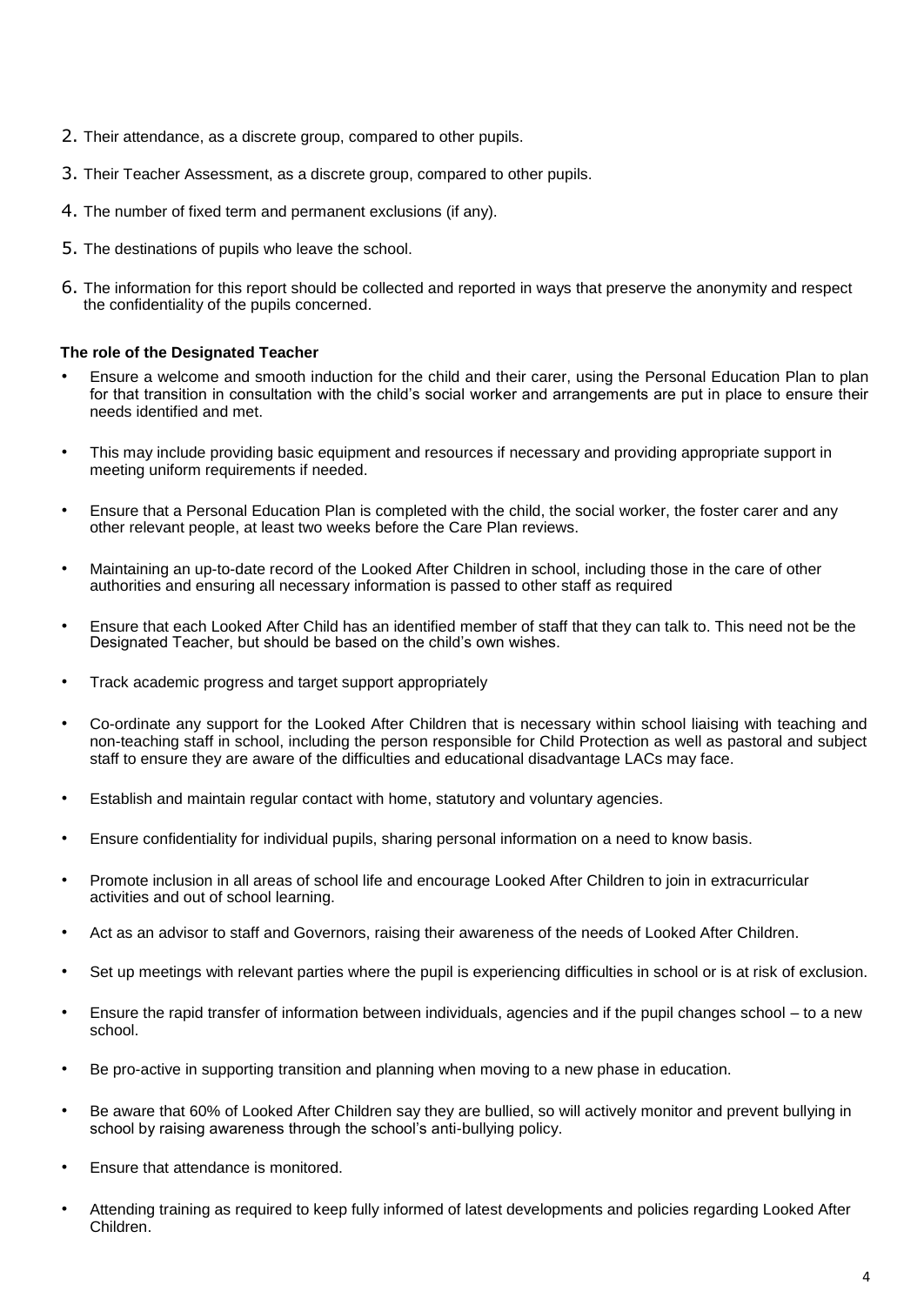#### **The responsibility of the all staff**

- Have high aspirations for the educational and personal achievement of Looked After Children, as for all pupils.
- Maintain Looked After Children's confidentiality and ensure they are supported sensitively.
- Respond promptly to the Designated Teacher's requests for information.
- Work to enable Looked After Children to achieve stability and success within school.
- Promote the self-esteem of all Looked After Children.
- Have an understanding of the key issues that affect the learning of Looked After Children.
- Be aware that 60% of Looked After Children say they are bullied so work to prevent bullying in line with the School's policy.

#### **Confidentiality**

Information on looked after children will be shared with school staff on a "need to know" basis

The Designated Teacher will discuss what information is shared with which school staff at the PEP meeting. Once this has been agreed with the social worker, carer, young person, and other parties, complete confidentiality is to be maintained.

#### **Record keeping and information sharing**

The Designated Teacher will keep an up-to-date record of Looked After Children and Young People in school and will ensure that relevant information is made known to appropriate staff.

A Personal Education Plan will be initiated within 20 school days of the Looked After Child or Young Person starting at the school or being taken into care and will be reviewed regularly and as necessary and appropriate to meet the needs of the LAC/YP. The PEP will provide a regular opportunity to review progress, note any concerns and ensure that all relevant parties are informed accordingly.

Copies of reports and appropriate documentation will be sent to authorised carers and agencies involved with the child as well as any receiving school at point of transition.

It is vital that the Looked After Child or Young Person is aware of information being recorded, in what circumstances and who will have access to it. How this is shared with them will depend on their age and level of understanding.

# **Exclusions**

Abbey Primary School recognises that Looked After Children are particularly vulnerable to exclusions.

Where a LAC is at risk of exclusion the school will try every practicable means to maintain the child in school. A multiprofessional meeting will be arranged, bringing together all those involved with the young person to discuss strategies to minimise the risk of exclusion.

The child or young person's Personal Education Plan will reflect strategies to support the child and where relevant those employed in the Pastoral Support Plan. All relevant measures and resources will be considered to provide support and provide alternative educational packages to prevent an exclusion from happening.

Please refer to the school's Behaviour Policy for more information.

#### **Staff development and training**

Arrangements will be made to ensure that the Designated Teacher is kept up to date with developments relating to the education and attainment of Looked After Children.

Other staff will receive relevant training and support to enable them to work sympathetically and productively with Looked After Children, including those who are underachieving or at risk of underachieving or who have additional needs. These may include EAL, being Gifted and Talented or having learning or physical needs.